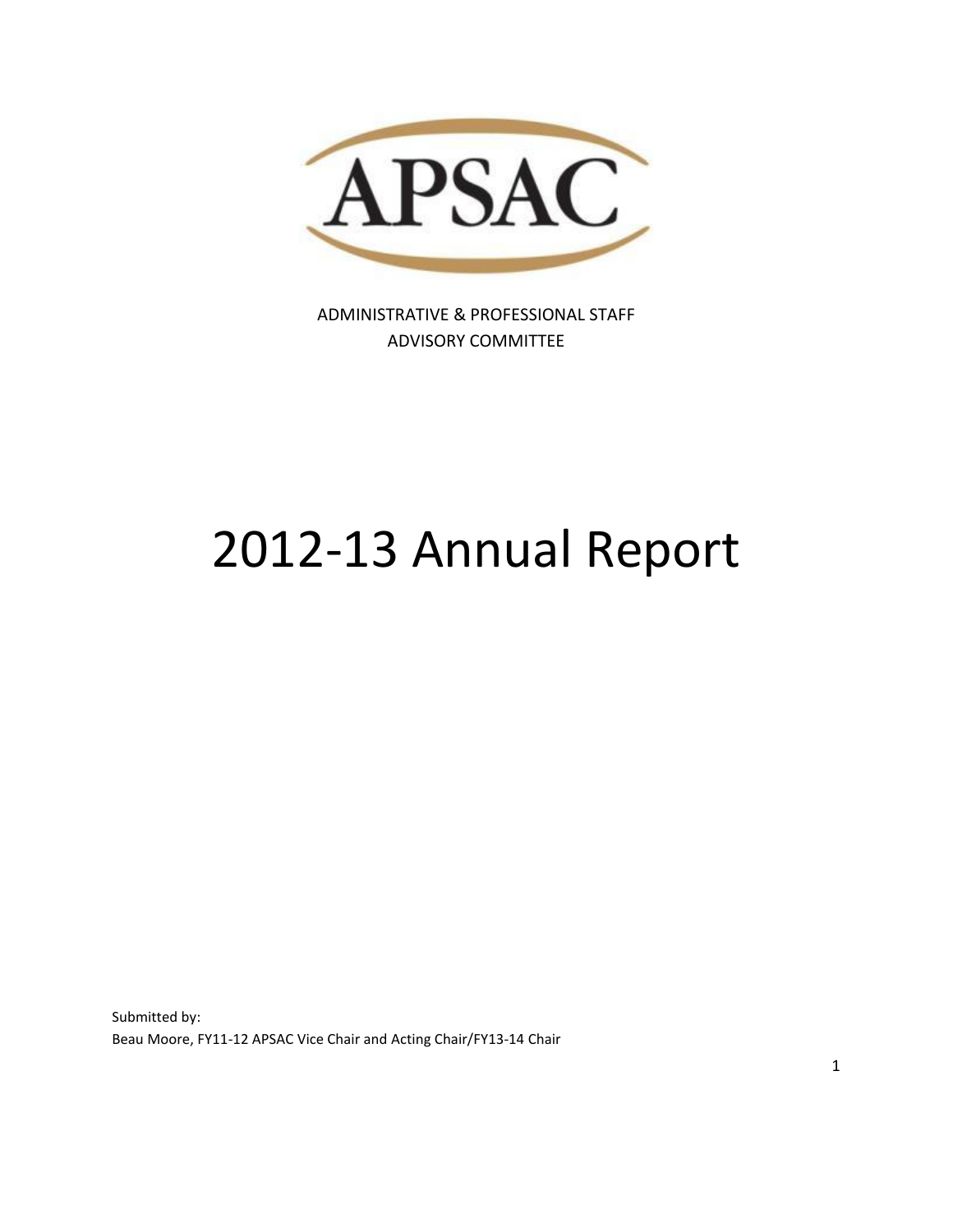## Table of Contents

| Appendix |  |  |
|----------|--|--|
|          |  |  |
|          |  |  |
|          |  |  |
|          |  |  |
|          |  |  |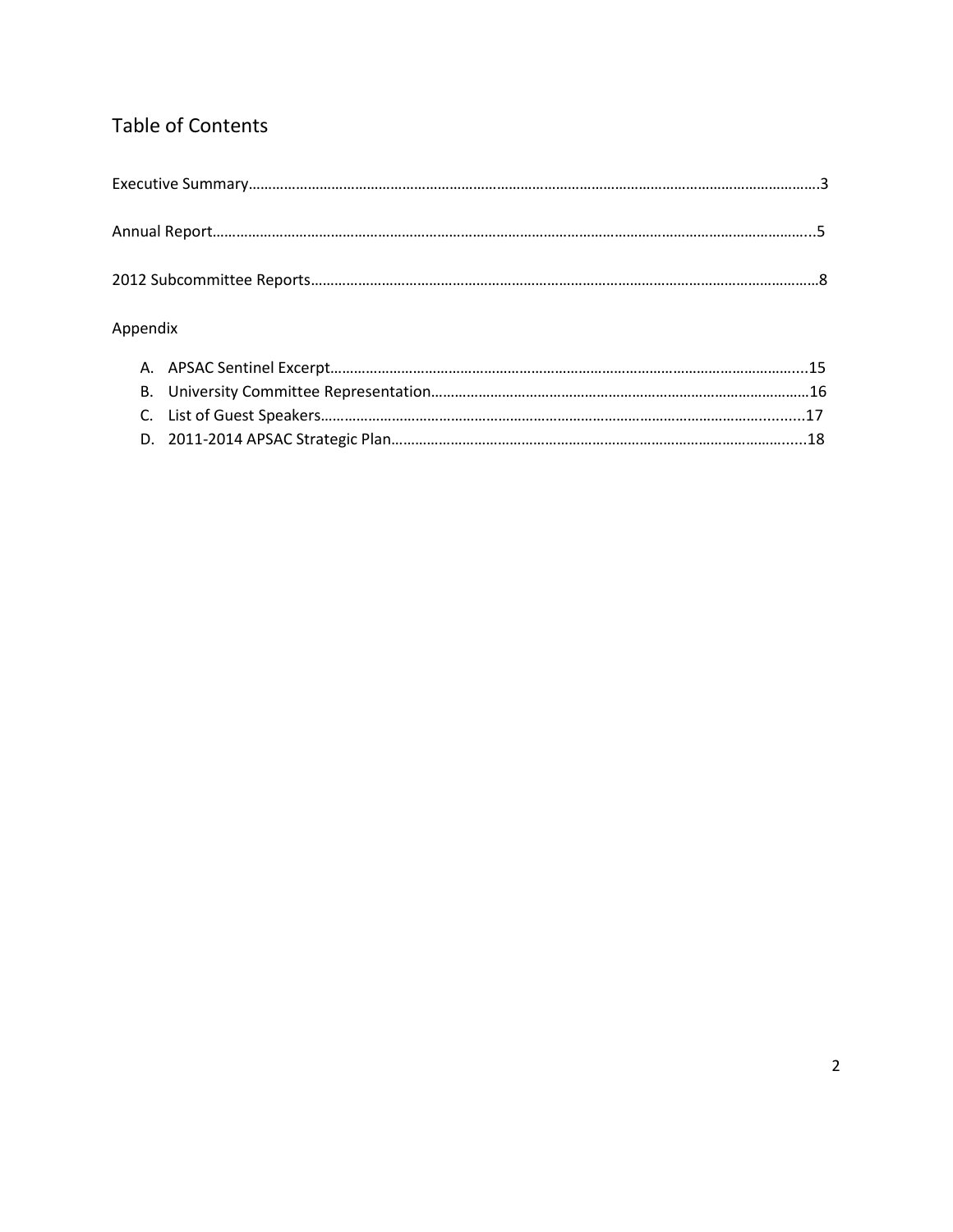## Executive Summary

As reporting year 2012-13 is coming to a close, it will be remembered as a time of change as our group dealt with new challenges, unexpected leadership changes, and much needed updates to many of our modes of communication.

As the University transitioned from President Córdova to President Daniels, the Administrative/Professional (A/P) staff had trepidations about what the future holds and those fears have not changed much during the first few months of Mitch Daniels' term as the President of Purdue University. APSAC took the necessary steps to align itself to continue to serve the University and its A/P staff by making ourselves available to listen and respond to constituent concerns as well as being available to the administration to help communicate any messages.

APSAC saw five members depart the committee due to increased workload in their current role, new careers within the University and new opportunities at organizations outside of Purdue. Of those five, three were in leadership positions within APSAC and the other two left a subcommittee shorthanded. APSAC as a group was able to band together and take these losses in stride. New members stepped up to play prominent roles that will undoubtedly serve APSAC well in the future, veteran members maintained stability and emeritus members provided much appreciated guidance during the transition.

This year also brought a new vision to the APSAC monthly updates. APSAC created a newsletter that is sent at the beginning of each month to all A/P staff system-wide. The newsletter, known as the Sentinel, highlights important upcoming events, spotlights employees and their roles on campus, shares what our regional campuses are doing, and communicates important messages to our constituency. In addition, our Communications subcommittee also introduced a "hello message" that introduces the APSAC representative to his/her constituents. In his last act as Chair, Bob Morman was able to update the APSAC Policies and Procedures with the approval of the full committee.

Although this was a year of change, APSAC was still able to address the goals laid forth at the beginning of the year. The following were major highlights of the past year:

- 1. APSAC Chair Bob Morman was invited to speak at a reception honoring Dr. France Córdova for her service as Purdue University's eleventh president.
- 2. APSAC visited the North Central Campus during our annual visit to a regional campus.
- 3. The APSAC newsletter was modified and named The Sentinel. The Sentinel is published monthly and an excerpt from the April 2013 issue is included in Appendix A.
- 4. APSAC and CSSAC were invited to participate on the University Senate Advisory Committee. This was the first opportunity either group was given to have a seat with the leaders of the University Administration and Faculty at the same time on a regular basis. APSAC Vice Chair/Chair Beau Moore and CSSAC member emeritus Ebony Barrett Kennedy served on this committee.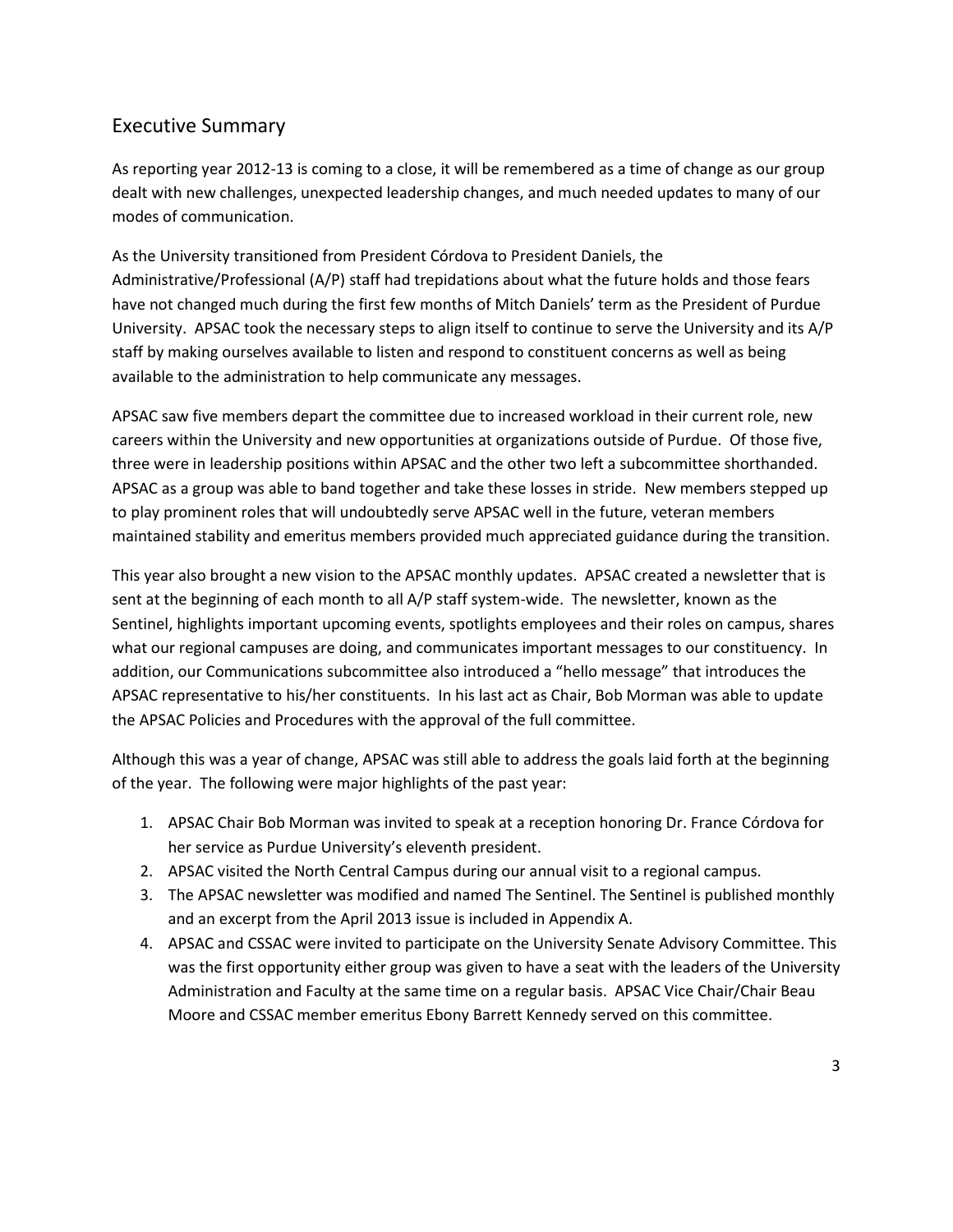- 5. Interim President Tim Sands and Executive Vice President and Treasurer Al Diaz joined the APSAC/CSSAC joint meeting in October to discuss current issues affecting A/P and Clerical/Service staff on campus.
- 6. The leaders of APSAC and CSSAC joined President Elect Mitch Daniels, Interim President Tim Sands and Executive Vice President and Treasurer Al Diaz for a luncheon in October to get to know the incoming President and to introduce him to our committees.
- 7. The APSAC Policies and Procedures were updated and approved at the November 2012 full committee meeting.
- 8. Vice Chair Beau Moore assumed the title of APSAC Chair in December 2012 and Brenda Knebel was elected and assumed the role of interim Vice Chair in January 2013.
- 9. APSAC Chair Beau Moore was invited to participate on the recently formed Health Care Strategy Committee to look at ways to help overcome the rising health care costs to the University and its employees.
- 10. APSAC Chair Moore was invited to participate in the RFP process for the medical plan administrator and the employee engagement survey.
- 11. APSAC held a brown bag lunch in February. The event highlighted what APSAC is and how we contribute to the University.
- 12. President Daniels attended the April APSAC meeting to discuss the current climate on campus and how that relates to the A/P staff.
- 13. Andrea Thomas was elected Vice Chair for 2013-14.
- 14. In May 2013 the group will recognize the contributions of the outgoing members and welcome the newest APSAC representatives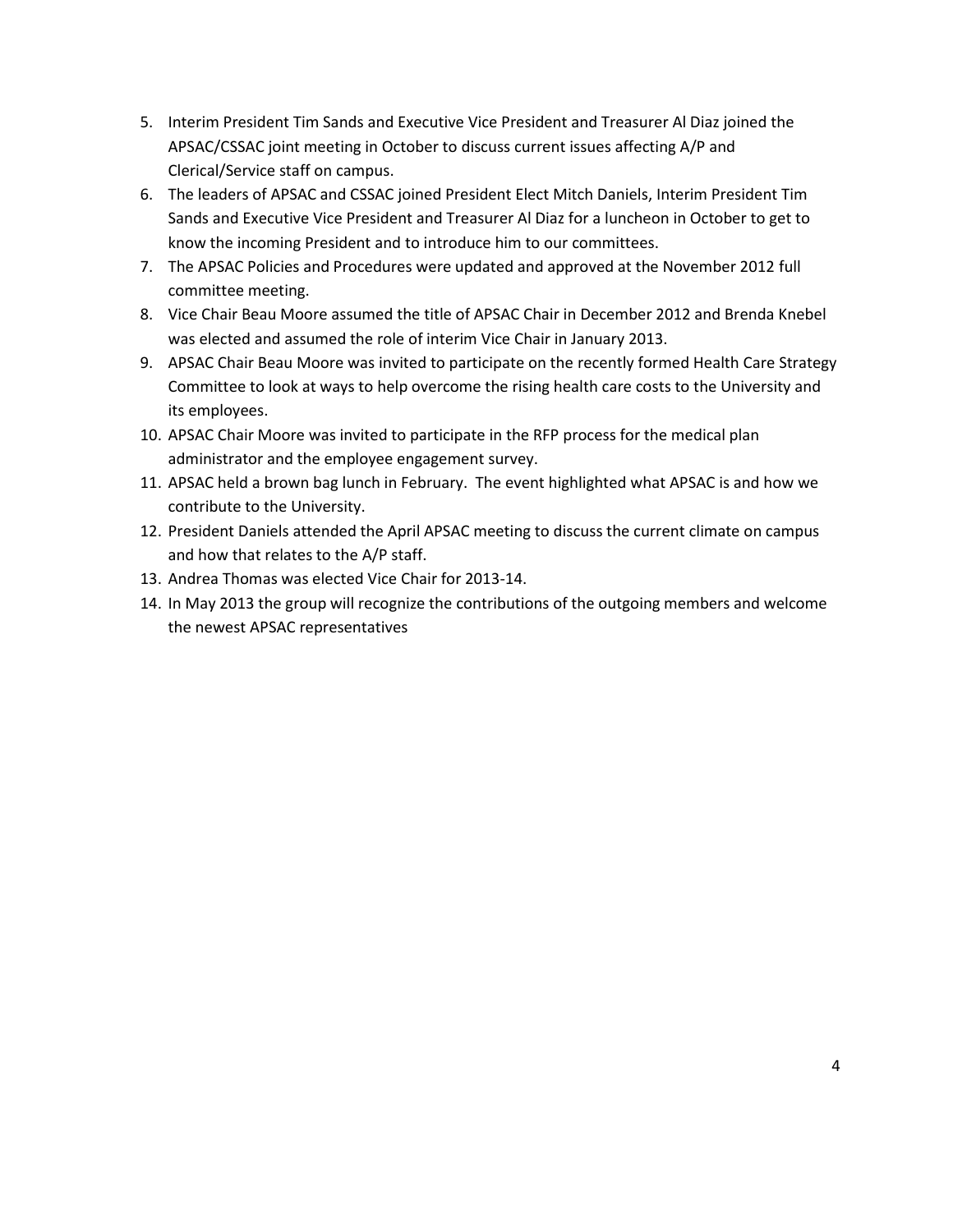## Annual Report

Established under University Policy V.B.2, it is Purdue University's policy to solicit and carefully consider suggestions and advice from administrative and professional staff (A/P) when forming University policies and procedures and in other matters relating to the terms and conditions of A/P staff employment. To this end, the University formed the Administrative and Professional Staff Advisory Committee (APSAC) to serve the University as a representative committee of A/P Staff.

Having been established to meet those objectives, APSAC has committed to be engaged with University administrators to provide perspective and feedback concerning opportunities and challenges within the University, and advocate on behalf of A/P staff to help campus leaders make sound, informed decisions, as well as disseminate important information.

As an advisory committee, APSAC meets monthly to review, and when appropriate, make recommendations through our liaison, Vice President for Human Resources Luis Lewin, on issues that are important to A/P staff.

The priorities as set by former Chair Robert Morman for APSAC during the June 2012 through May 2013 reporting period where to:

- 1. Clarify APSAC's role, communicate our successes, and deepen our influence.
- 2. Build a cohesive, sustainable leadership team.
- 3. Institutionalize a healthy culture within APSAC.

#### **Clarify APSAC's role, communicate our successes, and deepen our influence**

Through the work done by APSAC's Communications subcommittee, much is learned from our annual effectiveness survey. One such lesson is that as a committee, APSAC needs to do a better of job of explaining our role on campus and to communicate our successes to help deepen our influence. APSAC has worked hard during this past year to do just that by collaborating more with the University Senate leadership, participating on University-wide committees, revamping our newsletter and updating many of our communication pieces, promoting professional development opportunities, welcoming special guests, and building relationships with key upper administrative personnel.

#### Clarify APSAC's role – Creating a better understanding of APSAC

During his time as Chair, Bob Morman made it a priority to update our current policies and procedures in order to give current members a clear message as to the mission and principles of APSAC. This vision came to fruition in November when the full committee approved the changes in our regular meeting. Some noted changes include a complete overhaul of Article I to break down our mission and principles to be clear, concise and easily interpreted. The other articles were refreshed while other items were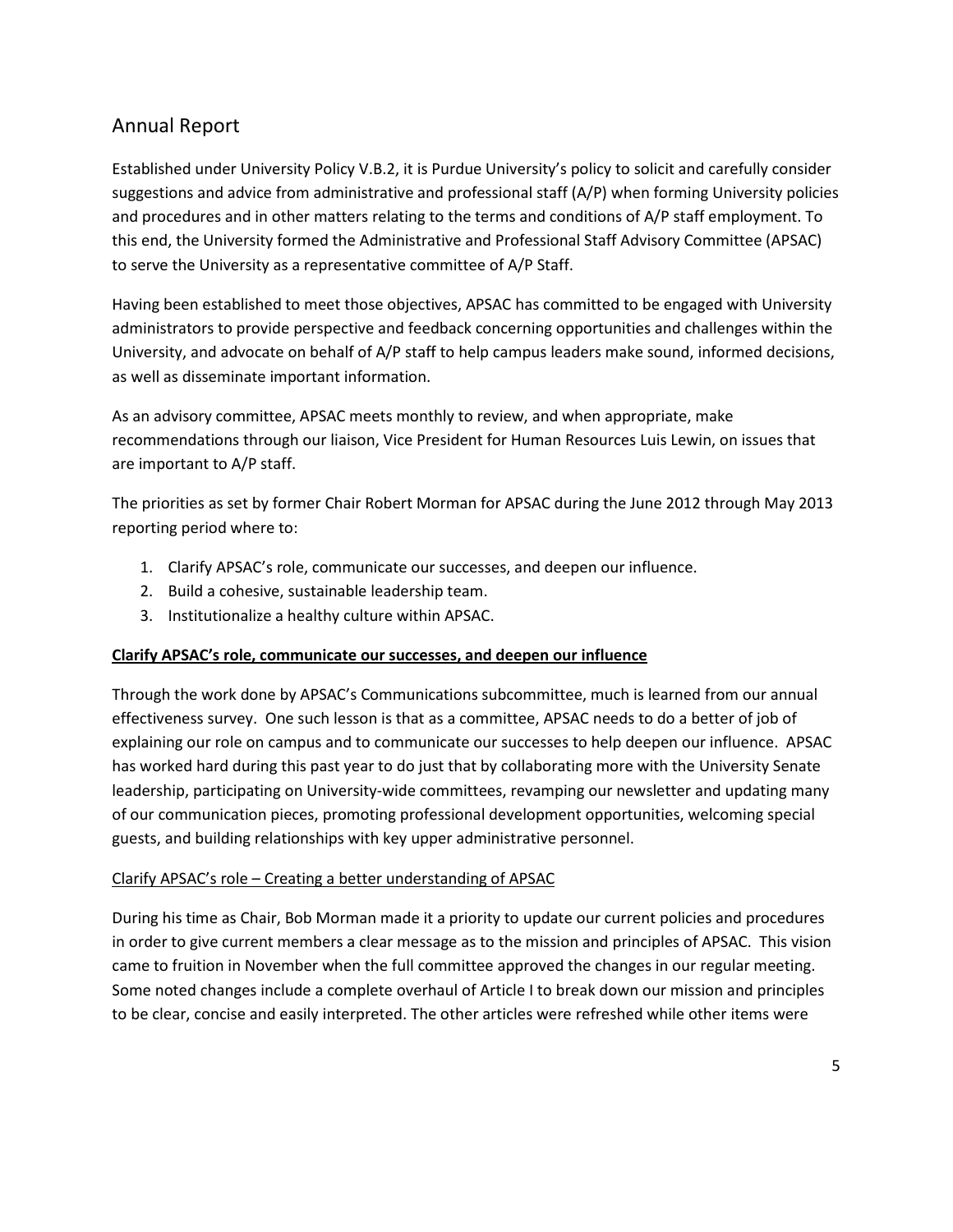rearranged for a better fit within the document. We also updated subcommittee descriptions, at-large member and the ancillary documents in the appendix to better represent our current structure.

With the change in Purdue's presidency, APSAC also felt a need to clarify our role to the new administration. The leaders of APSAC and CSSAC had an opportunity to meet with the incoming president in October to introduce ourselves and our committees. Although we had a chance to meet with the President early, it became evident after he took office in January 2013 that more work to clarify our role was needed. APSAC Chair Beau Moore attended a meeting with new Chief of Staff Gina DelSanto and VPHR Luis Lewin to discuss what could be done to utilize APSAC in the future among other issues. APSAC also had the opportunity to host President Mitch Daniels at the April meeting. During the meeting, the President noted that not involving APSAC was an oversight and vowed to keep our committee in mind in the future. This is a work in progress and much will be learned about our relationship with the new administration as we move forward.

#### Communicate Our Successes – Creating awareness

As APSAC was working on clarifying our role, the Communications subcommittee was tasked to help create awareness of our standard activities and endeavors as well as issues on campus that might affect A/P staff employment. To reach this goal, Andrea Thomas created The Sentinel. It was designed to take our current monthly updates and transform them from a plain text document to a vibrant newsletter with defined sections to promote upcoming events, communicate important University information, spotlight individuals and/or areas, introduce APSAC members, highlight APSAC initiatives, and other topics that may affect the terms of employment for A/P staff. An excerpt of the April 2013 Sentinel can be found in Appendix A.

In addition to The Sentinel, APSAC also started to look at using a brown bag lunch format to help create awareness. The idea started with individual representatives hosting these events for his/her constituents. The interest and involvement at these events helped convince the committee to begin offering campus wide events. The first brown bag of this nature occurred in February 2013. There were 12 participants in attendance with a wide range of topics covered during the question/answer portion of the presentation. Going forward, APSAC will host these events quarterly and we have entertained the idea of hosting more frequent town hall type events on specific topics such as medical benefits, leadership, diversity, etc.

#### Deepen our Influence

We needed to find actionable items to help deepen our influence and build our credibility, as well as awareness, on campus. One such way of doing this was being invited to participate in the University Senate Advisory Committee. This was an opportunity provided to talk with the Purdue President, Provost and leaders of the Faculty Senate about any topic. APSAC Chair Beau Moore served on this committee and felt that the viewpoints brought forward were embraced by the group.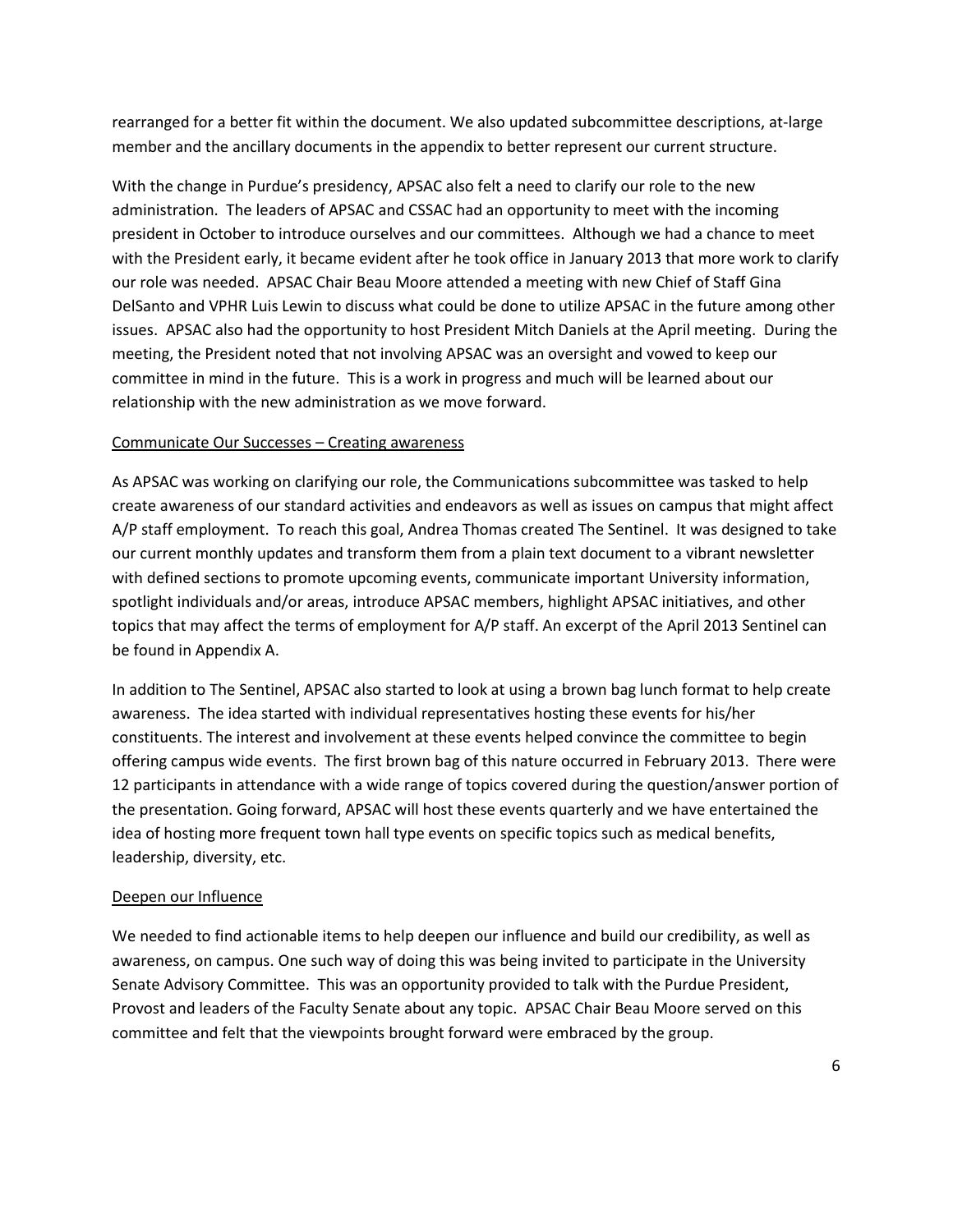In addition to participating in this group, APSAC was given the opportunity to lend its voice to the medical plan administrator RFP process, staff engagement survey RFP process, Healthcare Strategy Committee with APSAC Chair Moore serving as the lead for one of the subcommittees looking at employee health improvement, and the Presidential Working Group.

Through our work on these committees, as well as the University Committees on which we serve, APSAC is on its way to deepening our influence. We will continue to ask to be more involved and then loop back to communicate our successes.

#### **Build a cohesive, sustainable leadership team**

You can truly measure the efforts of a group by watching how they react to adversity. APSAC had five unexpected departures over the past year, with three individuals vacating leadership roles. The group as a whole could have folded to that pressure but instead pulled together to tackle the important subcommittee work that can be found later in this document. The Membership and Staff Relations subcommittee recruited a diverse group of members during its Spring 2012 membership drive who took the initiative to step up in several of the Subcommittees and take on leadership roles well before they were expected to. This will help create the cohesive and sustainable leadership team and will undoubtedly serve the committee well in the future.

#### **Institutionalize a healthy culture within APSAC**

We were able to meet this priority very similarly to the previous goal. Because of the leadership changes in the committee and within the University, APSAC came together to work harder for the common good. We witnessed increased contribution from our new members, stability from our veteran members and guidance from our emeritus members.

#### **Priorities for the new year**

As we begin a new year, it is important that we continue to build on the work that has been accomplished, as well as establish new objectives that can move the committee forward. Continuing Chair Beau Moore has identified the following as his goals for reporting year 2013-2014:

- 1. Continue to extend APSAC's reach and presence on campus
- 2. Develop new and innovative ways to impact matters relating to the terms and conditions of A/P staff employment
- 3. Enrich the APSAC experience for our members and expand our recruiting efforts to continue to bring in the best and brightest A/P staff members to fill vacancies.

To meet these goals, APSAC must push the envelope to look for new and impactful means to be more involved in the shared governance of the University. We need to sit on more University committees that impact campus decisions that affect staff. We need to leverage our subcommittees to improve the A/P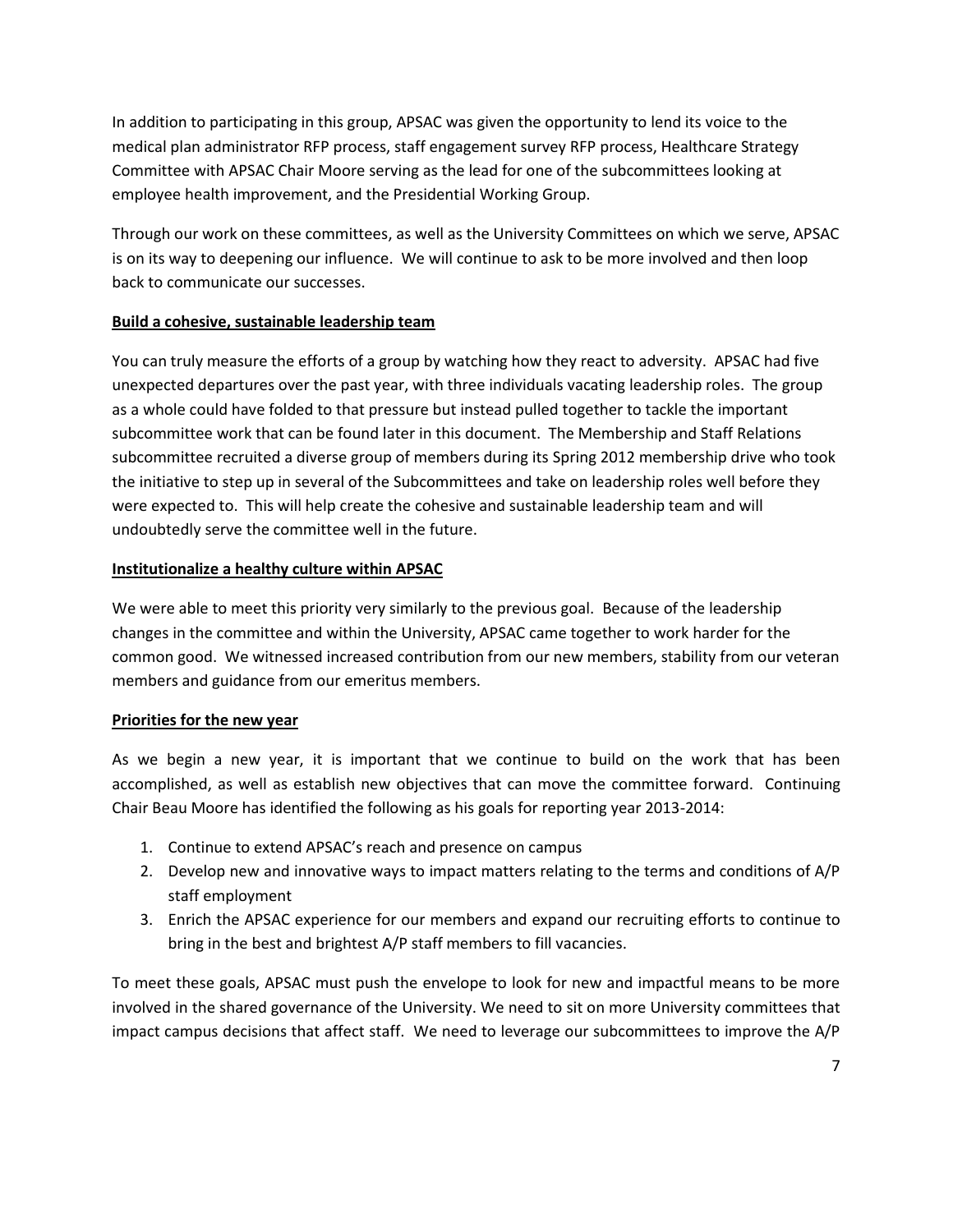staff experience. We need to explore all options to locate and recruit individuals who wish to serve. When we engage in those tasks to meet the priorities for the new reporting year, APSAC and the University will be better off than we are today.

## Subcommittee Reports

#### **Communications**

The Communications Subcommittee of the Administrative and Professional Staff Advisory Committee consists of the chair, vice-chair and additional members from the full APSAC membership and must include the vice-chair of APSAC as a member. The 2012 committee included:

Shanna Brinegar – Chair Robin Cunningham – Vice Chair Andrea Thomas – Member Brenda Knebel – Member Ken Field – Member Shelley L. Robinson–Member Mark Straw – Member (Emeritus) Amanda Hamon – Purdue Today

The Communications subcommittee is charged with

- Identifying and following best practices in communications
- Developing tactical communication plans that translate APSAC's ideas and goals into manageable and effective message.
- Utilizing technology (email, websites, e-newsletters, online video and social networks) to better serve APSAC constituents and tell the story of how APSAC's programs and activities support its mission.
- Serving as the focal point for information transfer.
- Evaluating the effectiveness of APSAC's communications practices.

In 2012, we were able to accomplish the following tasks to help us toward the above goals:

#### Created timeline:

This is a month by month guide to what needs to happen each month in the Communications subcommittee. The committee worked together to identify those practices that need to be done on a routine basis.

#### Conducted effectiveness survey:

The results of the survey were compiled and distributed to the executive board. Some of the important issues facing the AP staff include (but not comprehensive) benefits, compensation,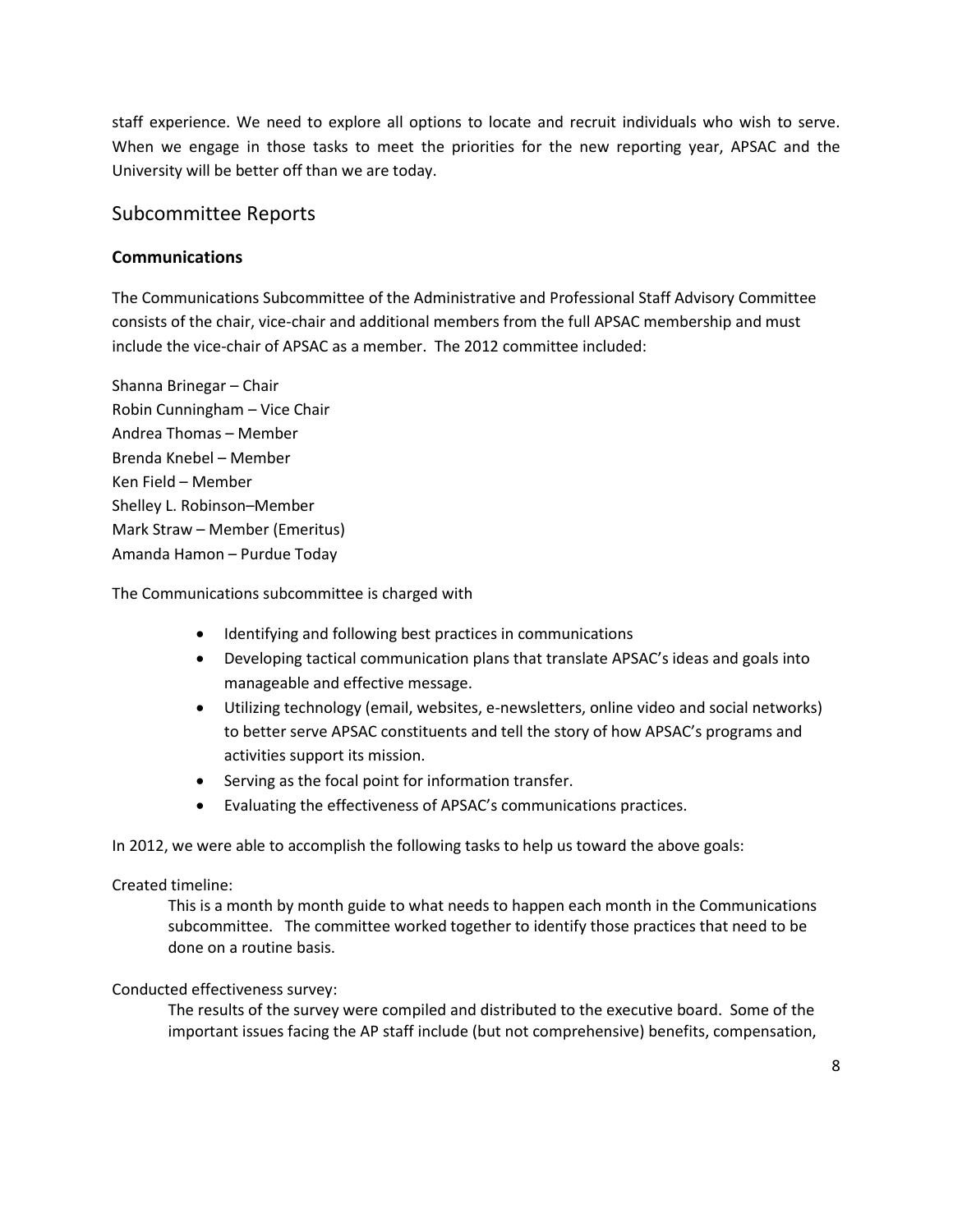opportunities for advancement, professional development opportunities and the new leadership in 2013. The results are available on the SharePoint site.

#### Continue work on website:

We are combing through the website to improve the look, flow, and content. The goal is to include more testimonials and to devise a timeline of when annual events should be posted to help with consistency on what is posted. This will be one of our main tasks in the upcoming year. We see this as a need so that we can communicate better what our mission is and to make it a resource for AP staff members.

#### Hello template:

The committee constructed the "Hello Template." This has information about the representative and should be sent to constituents in July of each year to introduce. We feel this will help constituents identify with their representative and hopefully be more receptive in communicating with their representative on key issues that may affect them. This document is also housed on the SharePoint site.

#### Welcome letter:

The Communications Committee re-wrote the "New Constituent Welcome Letter." This is sent to all new and transfer constituents by their representative. This should be done on a regular basis and the APSAC gift should accompany the letter.

#### Flyer:

The APSAC flyer was transformed the trifold brochure. This can be used at the Employee Resource Fair, handed out at the new employee orientation and be a resource to identify and define APSAC. This is posted on the SharePoint site.

#### Revamped newsletter:

The monthly updates have been revamped with a new format, look, and feel. The title of the monthly document is the "The Sentinel." We have received an overwhelming response of positive feedback from all levels of staff and administration that this gives APSAC a more professional presence.

#### PowerPoint about APSAC:

This was created to use as an informational piece. It does need updated but has most often been used to facilitate brown bag lunches to build relationships between reps and constituents. This is also posted to SharePoint.

The Communications subcommittee has accomplished a lot this past year and continues to be hub for better communication and best practices for APSAC to aid with the professionalism and branding of the organization.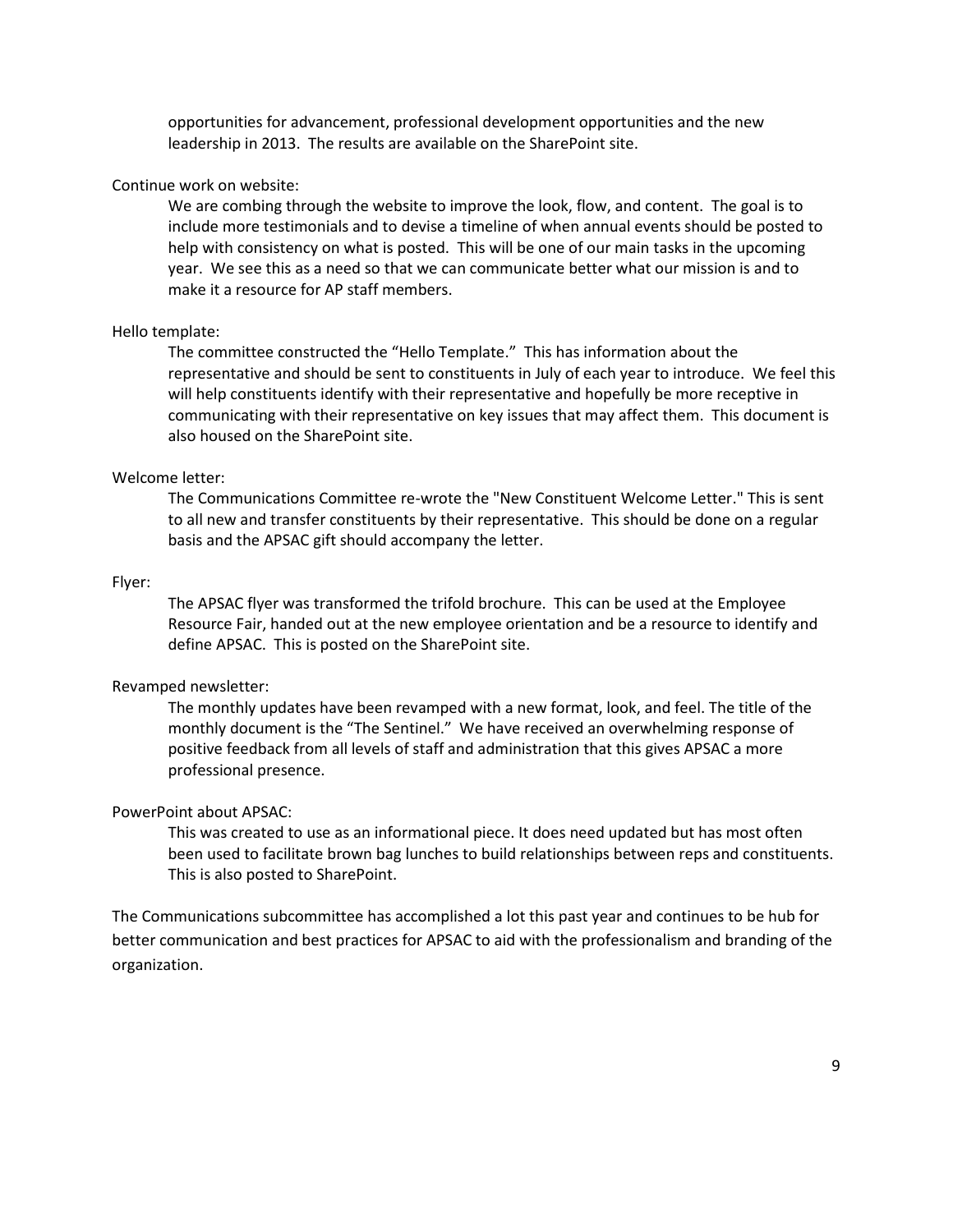#### **Compensation and Benefits**

APSAC Compensation and Benefits Subcommittee 2012 Annual Report Members: Rhonda White Joe Kline April Sauer Mark Kepler David Bowker Bridget Cadwell David Cadwell

#### 2012 Goals

#### New Employee Orientation:

Human Resources decided to do a New Employee Orientation. Our goal was to have a presence at each of these meetings so that we could spread the word about APSAC. April Sauer attended a couple of meetings about this and then attended one or two of the initial offerings of this course. The course isn't long enough to allow us to speak, but does allow us to pass out the new materials produced by the communications group. This goal was accomplished to the best of our ability.

#### Director of Compensation and Benefits:

One of our goals was to establish a close relationship with the new Director of Compensation and Benefits. Brent Bowditch has just been hired in this position in December 2011. In February of 2012 Brent attended our subcommittee meeting. You can see the minutes from that meeting for details. However Brent did not stay with Purdue very long and the new Director will need to be contacted and a relationship built in 2013.

#### Voluntary Benefits:

We want to be sure we have a voice in the voluntary benefits offered at Purdue. Christina attended a presentation from three vendors and Genworth was chosen. We are keeping a pulse on all voluntary benefits.

#### Staff Excellence Award:

Our second Staff Excellence Award was given to Tammy Conard-Salvo from the English department. Some of our notes for next year on this award include:

- Setting a 5 p.m. deadline so that Carrie Hanson has a better situation on her hands.
- Requiring two letters of recommendation, instead of just suggesting.
- Creating an online entry form for this award.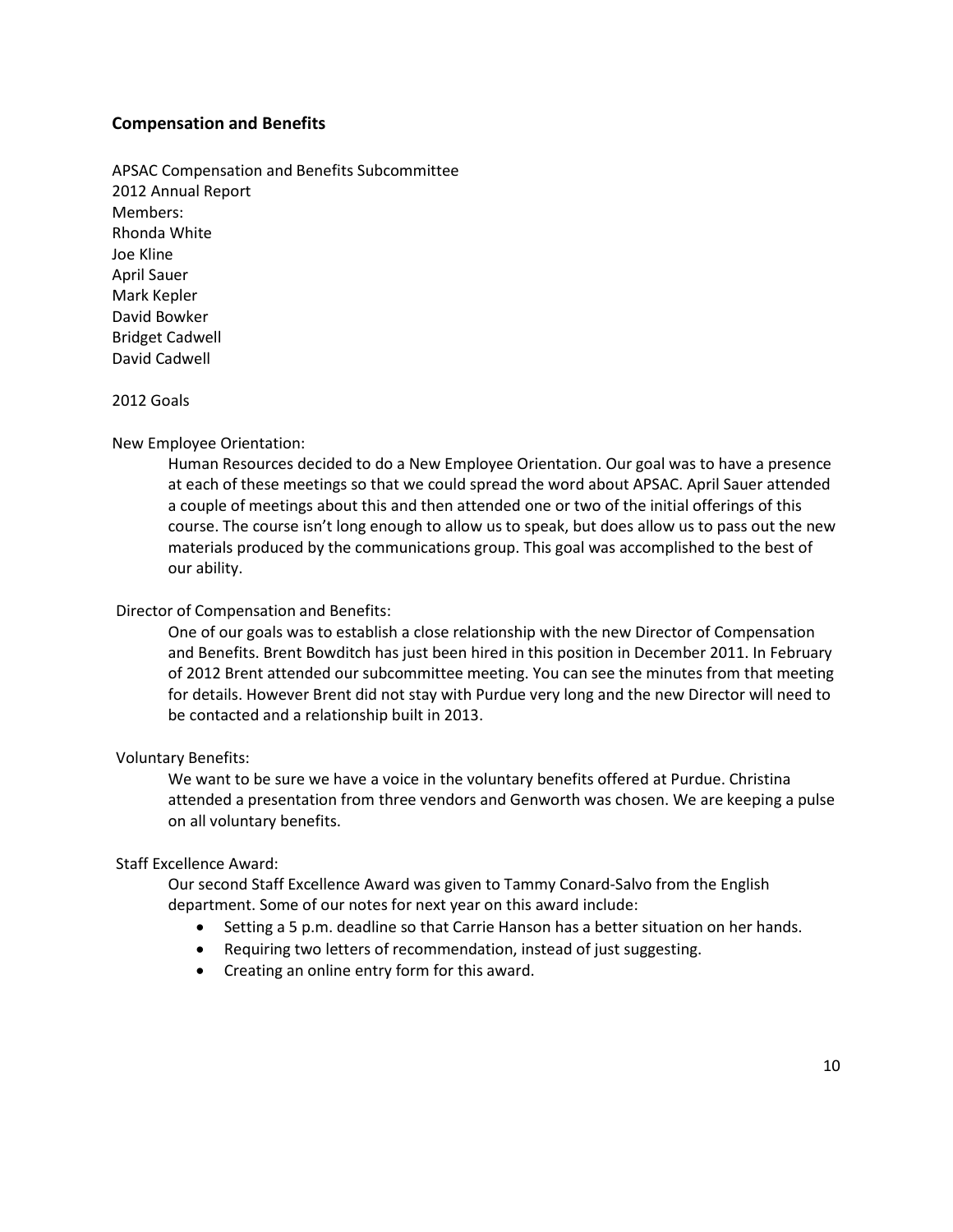#### Paid Staff Sabbatical:

The idea is to offer a new benefit to Purdue AP staff members so that they may take paid time off to achieve something, to fulfill some goal, such as writing a book, doing humanitarian work, or becoming involved in a community initiative. The Compensation and Benefits subcommittee has identified the work done in the past in this respect. A draft letter was created but this initiative was put on hold for the time being until the new President is in place.

#### On-site Clinic:

April has been involved in as much of the decision making of this on-site clinic as possible. The Clinic is set to open in 2013 and all decisions that we could be involved in are complete.

Other items we worked on:

- Pet Insurance This one was decided that because we have the discount at the Vet School that is all we are going to get. We presented but this did not go anywhere.
- Paid time off with adoptions This was discussed and researched and the response we got was because the health of the adoptive mother does not need healing

#### **Membership and Staff Relations**

Membership and Staff Relations Subcommittee Report January 1 – December 31, 2012

Members:

Beau Moore, Chair, January to June, 2012; Bob Geswein, Vice Chair, January to June, 2012 Bob Geswein, Chair, June to November, 2012; Tyson McFall, Vice Chair, June to November, 2012 Tyson McFall, Chair, December, 2012 to present; Kelly Delp, Vice Chair, December, 2012 to present Donya Lester, Kelly Delp, Kaethe Beck, Kim Myers/Ashley Simmons/Kim De Leon (IPFW)

Notes about membership: Donya Lester resigned mid-year due to other work-related responsibilities. Kaethe Beck resigned mid-year due to accepting another position outside of her current department. Kim De Leon replaced Ashley Simmons. Kelly Delp joined in August to fill Donya Lester's vacant position.

The mission of the Membership and Staff Relations (MSR) subcommittee is to provide support to APSAC members and the Administrative/Professional staff members they represent. The subcommittee formally met six times in 2012.

The Spring Membership Search:

- Eight (8) open positions in seven (7) areas. This number of vacancies equals the number of open positions from the 2011 campaign. The term of service is three years (June 1, 2012 until May 31, 2015) unless otherwise noted.
- Announcements/communications were sent out in Purdue Today (twice), the APSAC website was updated to include information and a link to the application, a letter to the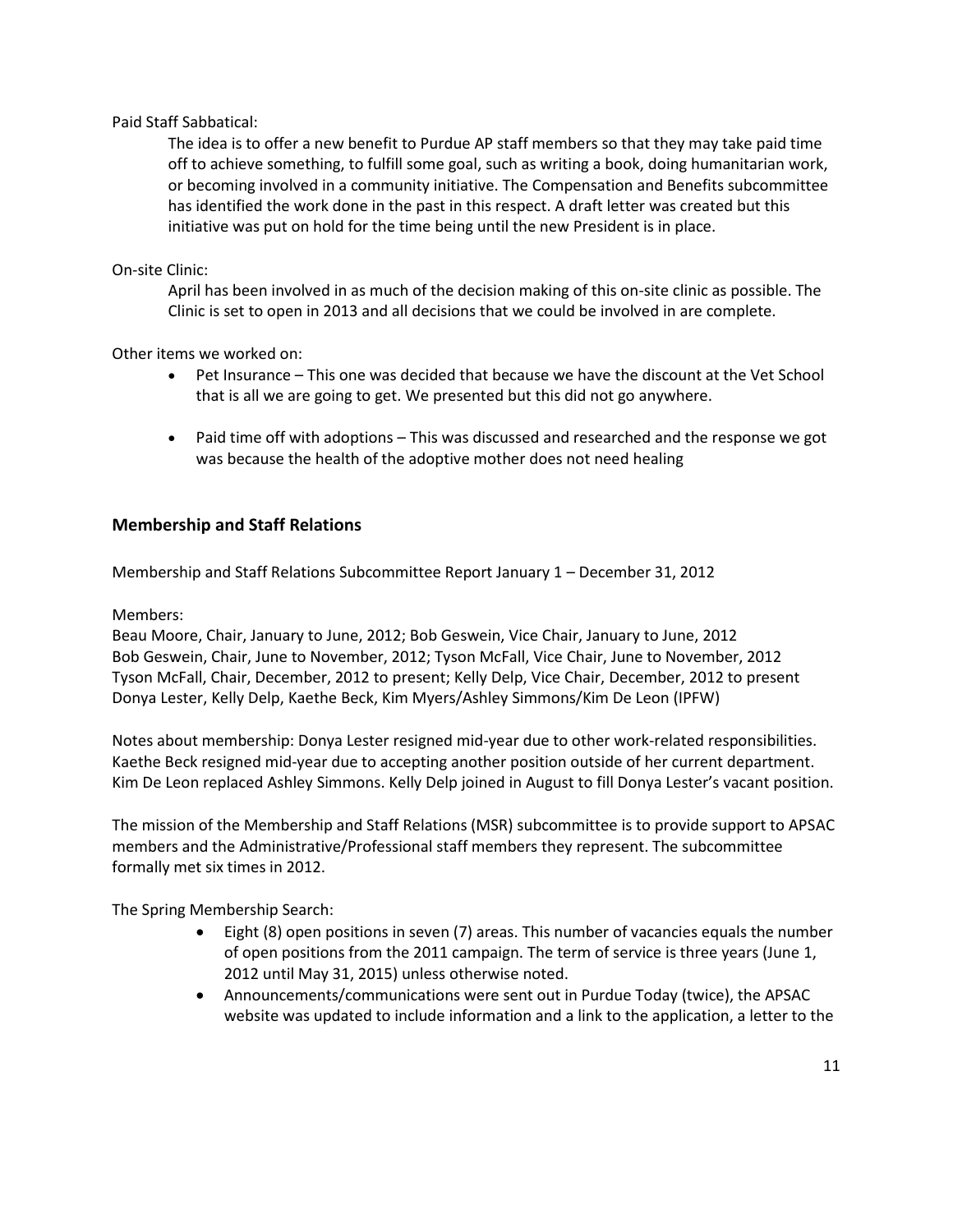deans and department heads was mailed, and a letter/invitation was sent out to AP staff in the seven areas where openings existed.

- A total of twenty-nine (29) applications received, eighteen (18) of whom were interviewed. The subcommittee approved an extension of the application deadline to the end of February, which was advertised in Purdue Today and a supplemental email.
- Throughout the course of the spring, the subcommittee suggested and approved several enhancements to the membership search process along with reviewing the Exit Interview document and making suggestions for improvement of the overall process. It was agreed that using a face-to-face process for exit interviews would work best, allowing for more dialogue and better follow-up.

The idea of adding more at-large members to the general committee was introduced and it was agreed a worthy possibility to pursue. This was later brought to fruition by Beau Moore, Bob Morman, and Carrie Hanson.

The MSR timeline was reviewed, noting two additional changes. The first reflects the need, in March, to contact the regional representatives to see if there are any changes or pending changes to their representation. The second, in May, adds the task of sending Outlook appointments to all new members for the coming year's meetings. These changes were approved.

A Mentor/Mentee checklist was drafted, enhanced, and approved. This document is to be used when new members join APSAC to ensure proper communication and knowledge transfer occurs.

Ideas were presented and discussed regarding different ways to address the Staff Relations aspect to draw interest and understanding to APSAC's charge. Items include:

- MSR take over the Welcome Letter process for new AP employees
- Setting up an information table at Spring Fling to pass out information and talk to constituents
- Add brochures/information packets to cups we pass out during spring fling
- Keep a list of all inquiries about open positions
- Face-to-face meeting with new constituents
- Interviewing outgoing members

MSR agreed to assume responsibility for the Community Spirit Award.

#### **Professional Development**

Members:

January-May

- Amy Keene, chair
- Angela Paxton, vice chair
- Ed Wiercioch, emeritus
- Marsha Freeland
- Nancy Smigiel
- Jon T Laswell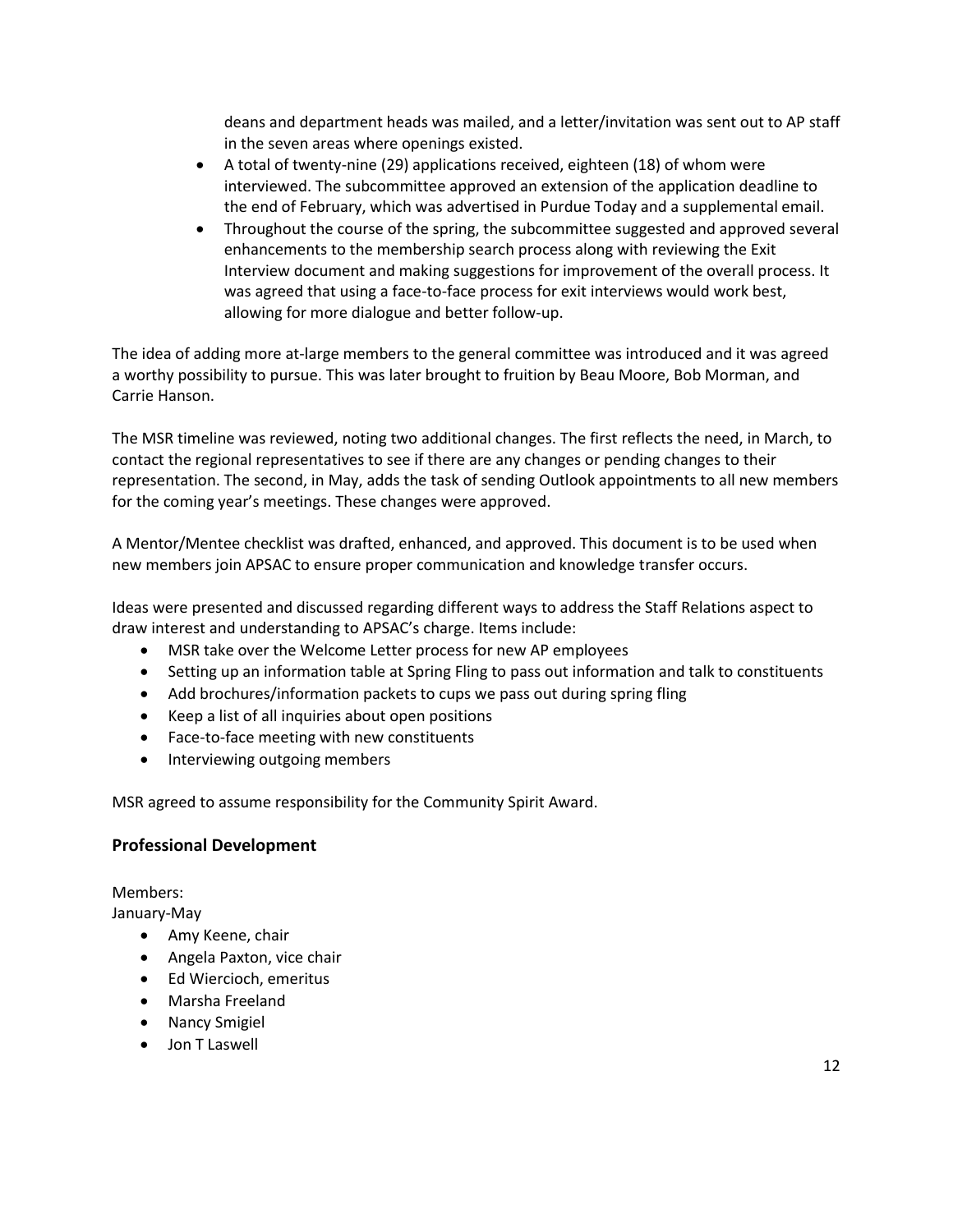June-December

- Angie Paxton, chair (resigned: chair in June, member in October)
- Jon T Laswell, chair July-Dec (vice chair May- June)
- Amy Childress, vice chair July-Dec
- Amy Keene emeritus May-Dec
- Dorothy Hughes
- Shellie Lawson
- Ben Wiles

The Professional Development Subcommittee began the year with a lecture funded by The Richard A. Hadley Professional Development on Wed. 2/15/2012 9 - to 11 a.m. in STEW 302. Susan Bulkeley Butler's presentation based on her book "Become the CEO of You, Inc: A Pioneering Executive Shares Her Secrets for Career Success" gave employees information about endorsing yourself to others in the way a best friend would and not being afraid to sponsor yourself in your work environment. Attendees received a copy of the book.

Survey response from 74 of 100 attendees

58% Excellent 41% Met my expectations 1% Needs improvement

Susan Bulkeley Butler presented a special session to APSAC members on Fri. 1/27/2012 10 a.m. to noon in WSLP 116 previewing her lecture that allowed us to add guidance to her final content for the Hadley Lecture. This opportunity follows the guidelines of the strategic goal of providing additional professional development opportunities to APSAC members.

Our second lecture on Tues. 11/20/2012 in STEW 302 was funded by the Lovell Leadership Endowment. Steve Duncan from East Carolina University, presented leadership stories from his time in the Pentagon and instructed a seminar entitled "Using a Pair-wise Comparison Chart to Determine Priorities"

• Survey response from 41 of 67 attendees out of 100 who signed up

32% Excellent 49% Met my expectations 19% Needs improvement

Administrative and Professional – Professional Development Grants up to \$750 Spring 2012 Grant Application data: 63 Total applications 12 grants awarded Total awarded - \$8700 Fall 2012 Grant Application data: 49 Total applications 13 grants awarded Total awarded - \$9,300

Bi-annual Resource Fair 9/20/2012 11am-1pm PMU South Ballroom 34 vendor's approx. 200 visitors Compensation and Benefits Subcommittee will be responsible for future Resource Fairs.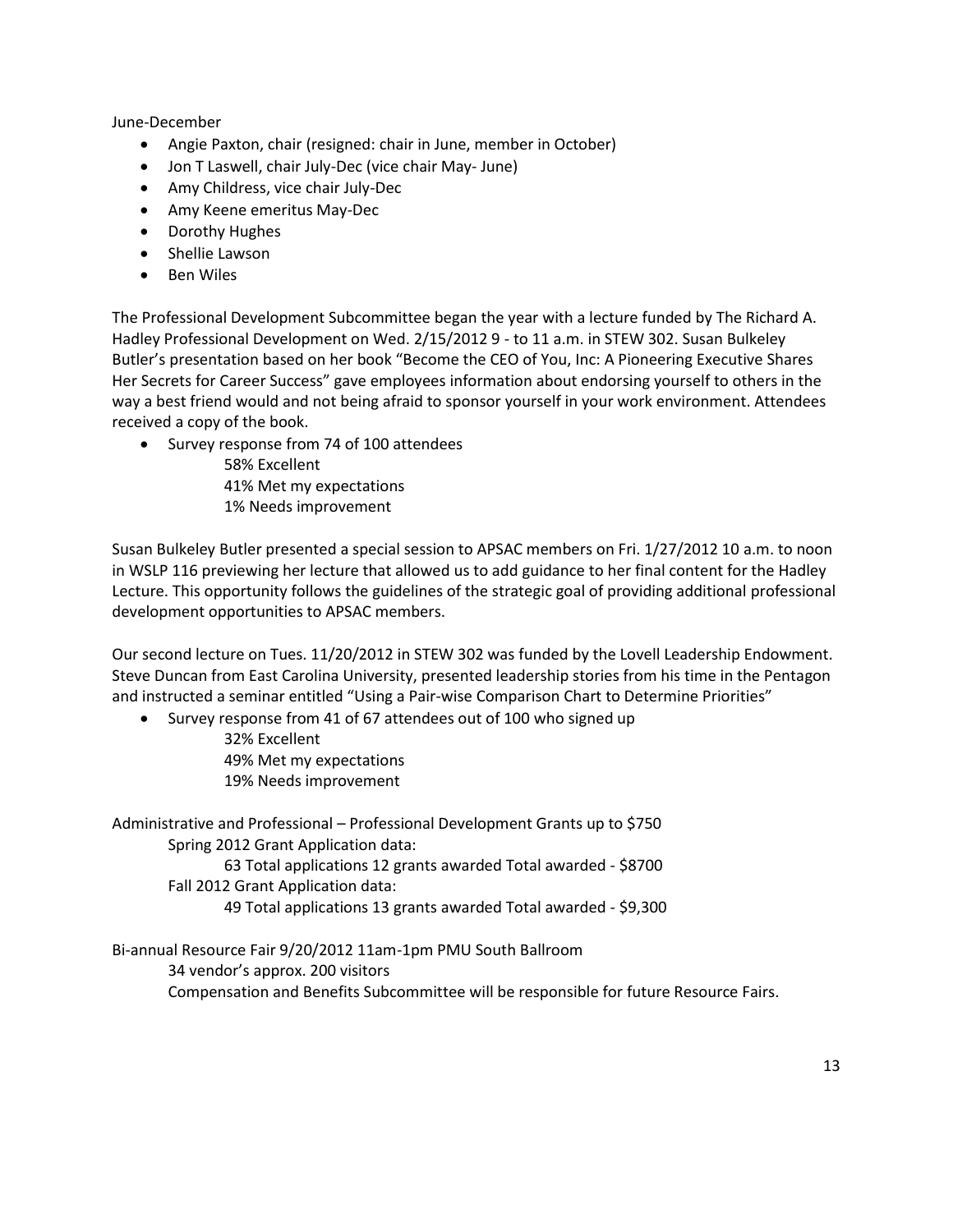Ed Wiercioch and Jon T Laswell were responsible for the APSAC Spring Fling Bingo noon to -2 p.m. STEW 214 ABCD. It was a huge success with standing room only and all 80 prize bags awarded.

Two Professional Development opportunities for the general APSAC committee were planned for general meetings. For the 2012-2013 year the Professional Development opportunities have been embedded into the schedule for the last hour of the April and November APSAC meetings.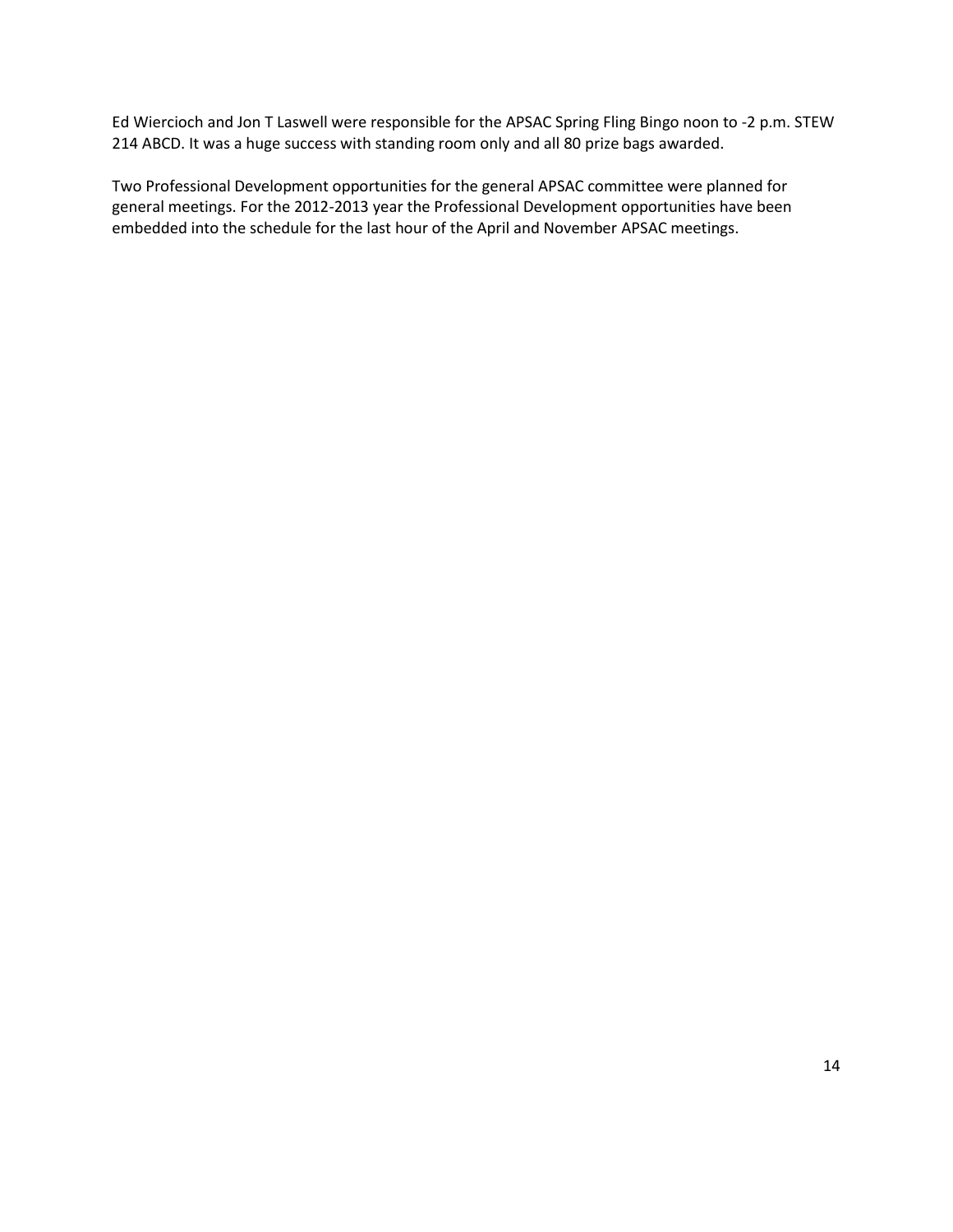#### Appendix A

#### Excerpt of APSAC Sentinel





he biagest topic of conversation on campus over the past couple of weeks has been focused on the recent announcement to "eliminate

merit pay raises for all

Gina DelSanto joined

Purdue on Feb. 18 as

chief of staff to Presi-

dent Mitch Daniels.

**DelSanto discusses** 

challenges, insights

and more:

In the following Q&A,

senior administrators.

**MOORE** 

deans, and administrative and professional staff with salaries above \$50,000 for the next two years." The outpouring of support that we have seen from the deans and department heads is a testament to the value and high quality of work that each of you possess in helping our University achieve its mission.

APSAC held a special meeting on March 19 to discuss the content of the message concerning the pay freeze and outlined the key concerns we received from many of our colleagues. There were two main areas we wanted to focus on to present to President Daniels and Chief of Staff Gina DelSanto. The first was to clarify the message so that we could better un-

derstand the intent and reasoning behind the policy. To this extent, the President addressed this concern during the President's Forum on March 28

The second issue, which has become a recurring theme, is that APSAC has not been given the opportunity to support the University per University Policy V.B.2. This policy states that it is Purdue University policy to solicit and carefully consider suggestions and advice from administrative and professional staff (A/P) when forming University policies and procedures and in other matters relating to the terms and conditions of A/P staff employment. I hope this concern will also be resolved when the President meets with APSAC on April 10 at our full committee meeting.

A priority of the administration is student affordability and I commend him for this. The tuition freeze does come with a cost and that is the loss of revenue needed to help operate the University. The elimination of salary increases was created to help seed the savings pool needed to compensate for this loss and

that amount is only a fraction of the sayings required. Just as we did with Sustaining New Synergies, it's our time to step up to the plate and recommend new and innovative solutions that will help Purdue become more efficient and effective with our budget. The President has created an email address (savings@purdue.edu) where you can send your suggestions and I encourage all A/P staff to take full advantage of this opportunity. I have also asked the leaders of CSSAC and the University Senate if they would be in favor of setting up a task force to provide additional support to the President's Council on Budget and Affordability.

If you have any comments, questions or concerns about any topic that you feel could be impacted by University Policy V.B.2 as stated above, I welcome you to send those to my attention or any of the **APSAC** members.

Thank you for your continued support in making Purdue University world class and Boiler Up!!

> **Beau Moore ADSAC Chairman**



What are the day-today duties of the chief of staff? My job is to have a clear understanding of what the president needs on a daily basis and ensure that his requests are fulfilled. That includes getting folks lined up to work on various projects and initiatives, and making sure there's good follow through on those initiatives. I also work with all of

the vice presidents and their teams on key priorities and projects that will advance the mission of Purdue. I start out each day with a daily meeting with Mitch, and we touch base several times throughout the day. It's really hard for me to describe a typical day because the issues are always changing. but the substance of my job is working with folks to find out where there are great interests and concerns, and making sure those interests and concerns are brought to the president. Part of it is going the opposite way with the interests and concerns of the president and trying to align them with those of students, faculty and staff.

What are some of the primary insights you gained from working in higher

education that you draw from in your new role? At Butler University, I held two positions; I started there as director of the Learning Resource Center and the Exploratory Studies Program. I worked closely with Butler's provost and president, and the principal lessons I learned in that directorship relate to the idea of how students learn and grow over the period of their college experience. I worked very intensely on reforming Butler's freshman matriculation process and had the opportunity to work closely with the vice presidents of enrollment management and student affairs to make sure the student experience - from time they were prospective students all the way >> CONTINUED ON PAGE 2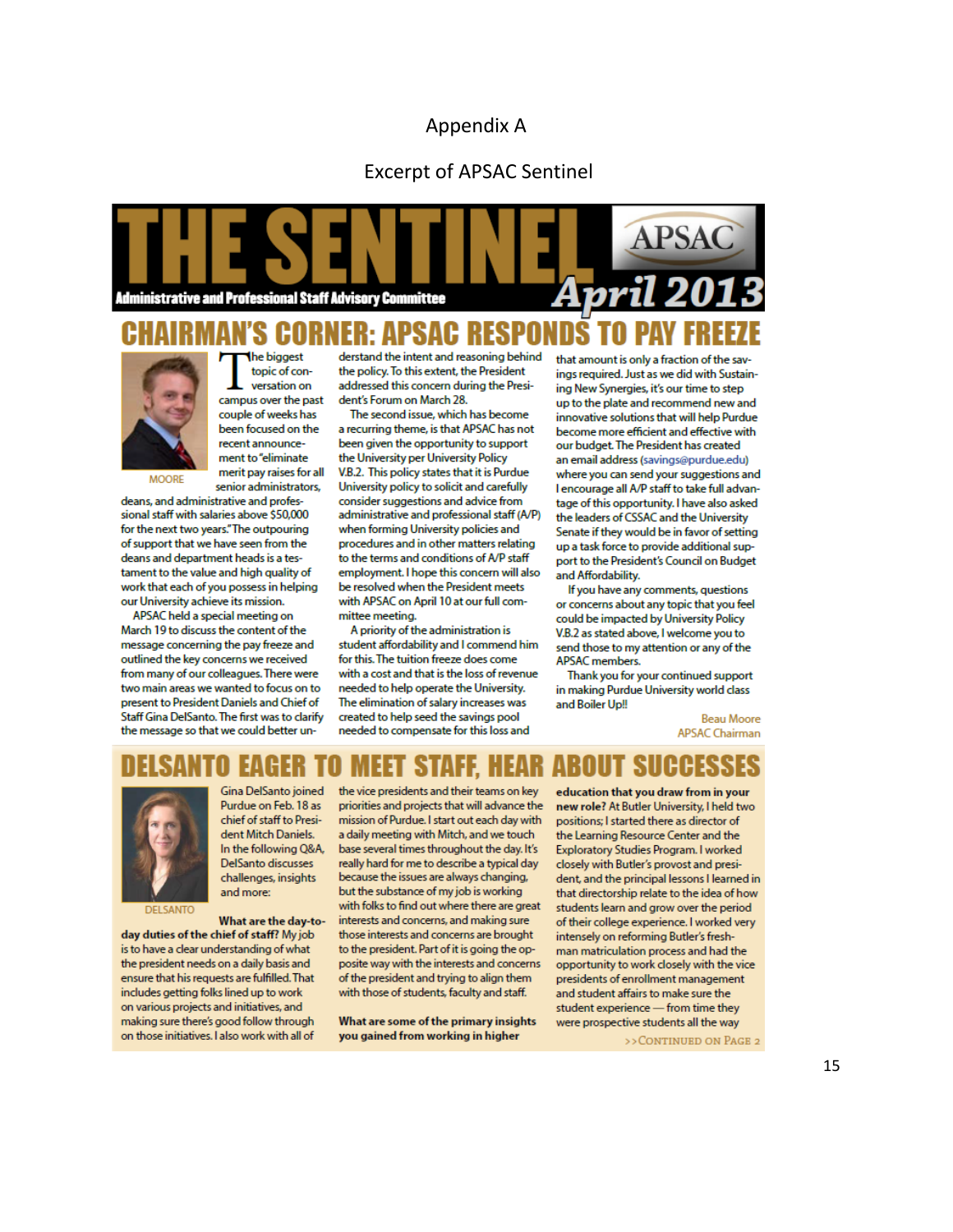## Appendix B

## University Committees with APSAC Representation

| <b>Business Process Improvement Task Force</b>     |  |
|----------------------------------------------------|--|
| <b>Campus Safety Task Force</b>                    |  |
| Division of Recreational Sports Advisory Committee |  |
| <b>Faculty Compensation &amp; Benefits</b>         |  |
| IT Strategic Governance Committee                  |  |
| <b>Martin Award</b>                                |  |
| One Brick Higher                                   |  |
| Parking & Traffic                                  |  |
| Retirement Investment Committee                    |  |
| <b>Spring Fling</b>                                |  |
| <b>Staff Appeals Board for Traffic Violations</b>  |  |
| Sustainability Planning & Assessment Committee     |  |
| University Policy Committee                        |  |
| <b>University Senate</b>                           |  |
| <b>Voluntary Benefits Task Force</b>               |  |
| <b>Staff Memorial</b>                              |  |
| <b>Workforce Engagement</b>                        |  |
| <b>Healthcare Strategy Committee</b>               |  |
| <b>Presidential Working Group</b>                  |  |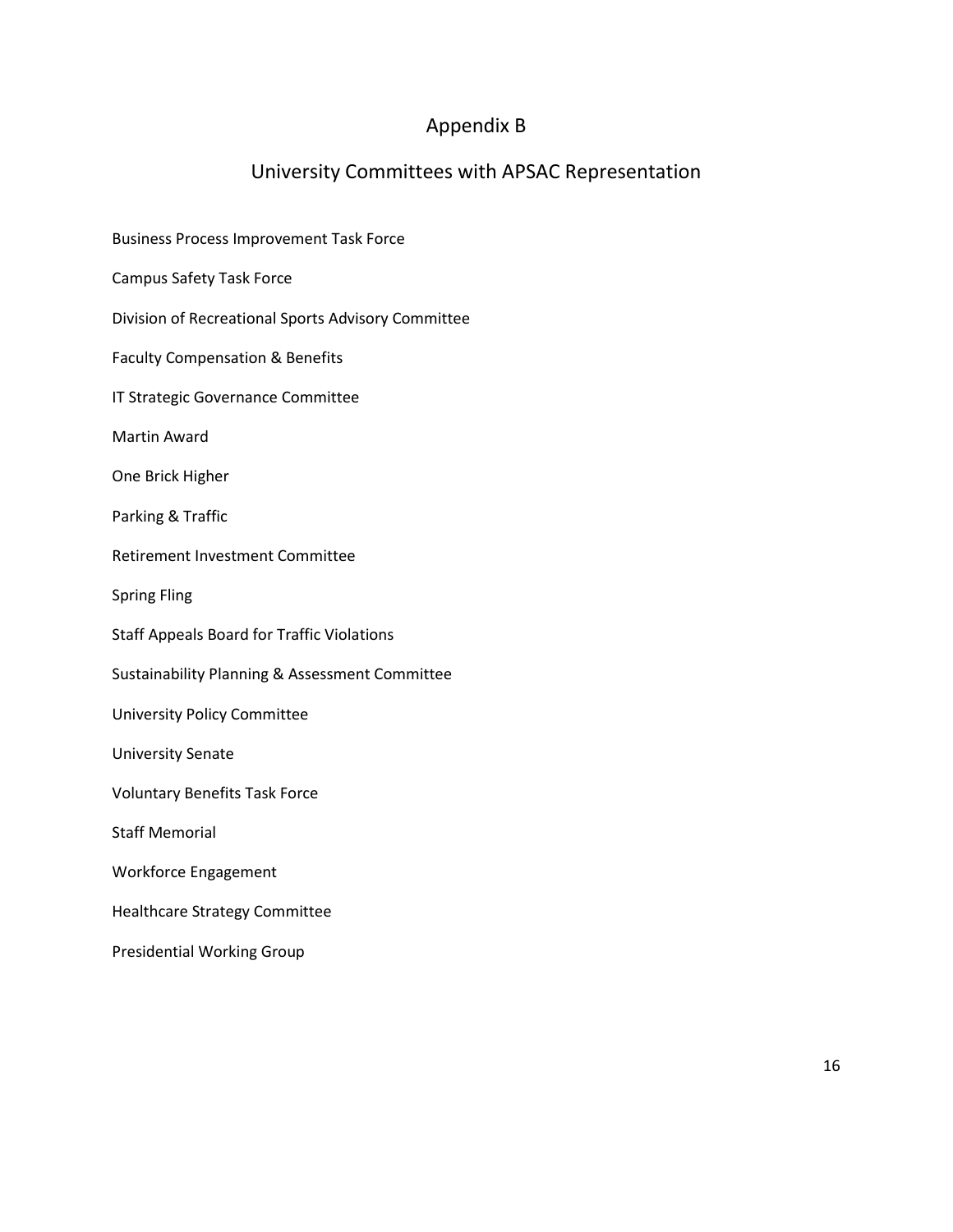## Appendix C

## Guest Speakers during APSAC General Meetings

Luis Lewin, Vice President for Human Resources Adedayo Adeniyi, Director of Leadership & Organizational Development Lowell Kane, Director the Lesbian, Gay, Bisexual, Transgender, and Queer Center Al Diaz, Executive Vice President for Business and Finance, Treasurer Tim Sands, Executive Vice President for Academic Affairs & Provost Sue Davis, Benefit Programs Consultant Cheryl Laszynski, Worklife Administrator Greg Boylan, Assistant Director-Division of Recreational Sports Jim Almond, Senior Vice President for Business Services and Assistant Treasurer Melissa Johnson, Director of Budget & Fiscal Planning Rebecca Ross-Field, HR Specialist Mitch Daniels, President Gina DelSanto, Chief of Staff Nicole Noel, Medication Therapy Management Pharmacist Brent Drake, Assistant Vice Provost and Director Enrollment Management Analysis Heather Servaty-Seib, Associate Professor Educational Studies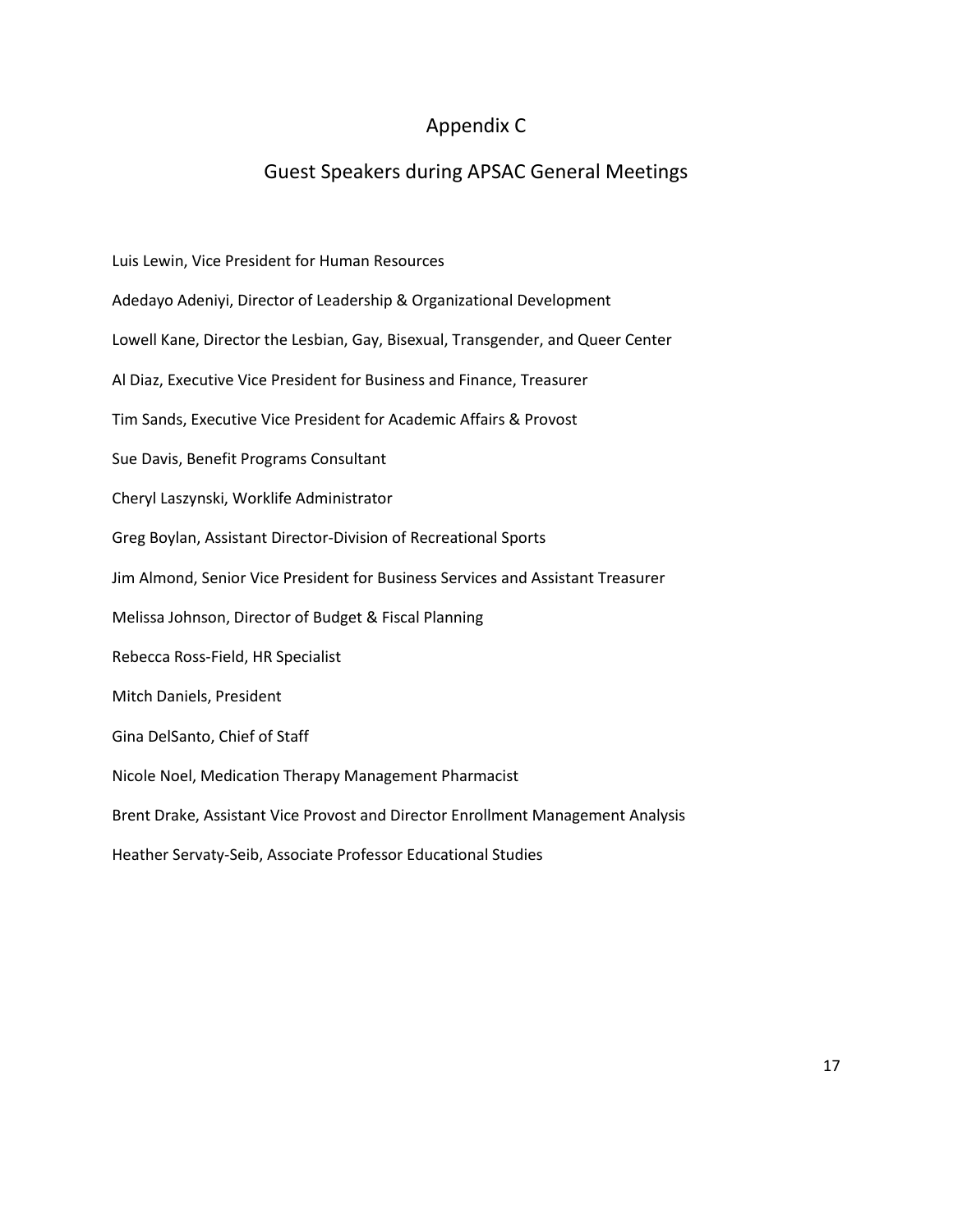## Appendix D

## APSAC Strategic Plan

### APSAC Strategic Plan 2011-2014

Mission:

To serve the university as a representative committee of Administrative/Professional (A/P) Staff

Core Values: Act with INTEGRITY ADVOCATE for A/P Staff COMMUNICATE effectively COLLABORATE creatively and inclusively

#### Goal 1: Be representative of A/P Staff

Strategy 1: Build relationships with constituents

- Actively share information
- Solicit feedback
- Address concerns
- Recruit new APSAC representatives

Metric:

- 12 monthly updates distributed by the end of the respective month
- Increase member applications by 5% annually for the next 3 years
- Get monthly count of unique website hits (Google Analytics)
- Semi-annual APSAC performance survey

Strategy 2: Build relationships with senior administration

- Participate on key university committees
- Ensure A/P staff input is considered
- Contribute to policy development
- Improve reporting processes

Metric:

- Track the number of standing University and adhoc committees APSAC is involved in
- Measure the number of initiatives that are put forth by APSAC that are a) adopted by the University and b) not adopted by the University
- 100% submission of constituent tracking contact reports

#### Goal 2: Strengthen APSAC's presence

Strategy 1: Enhance APSAC's communication methods

- Develop a communication plan by June 1, 2011
- Invite guests to share and receive information

Metric: